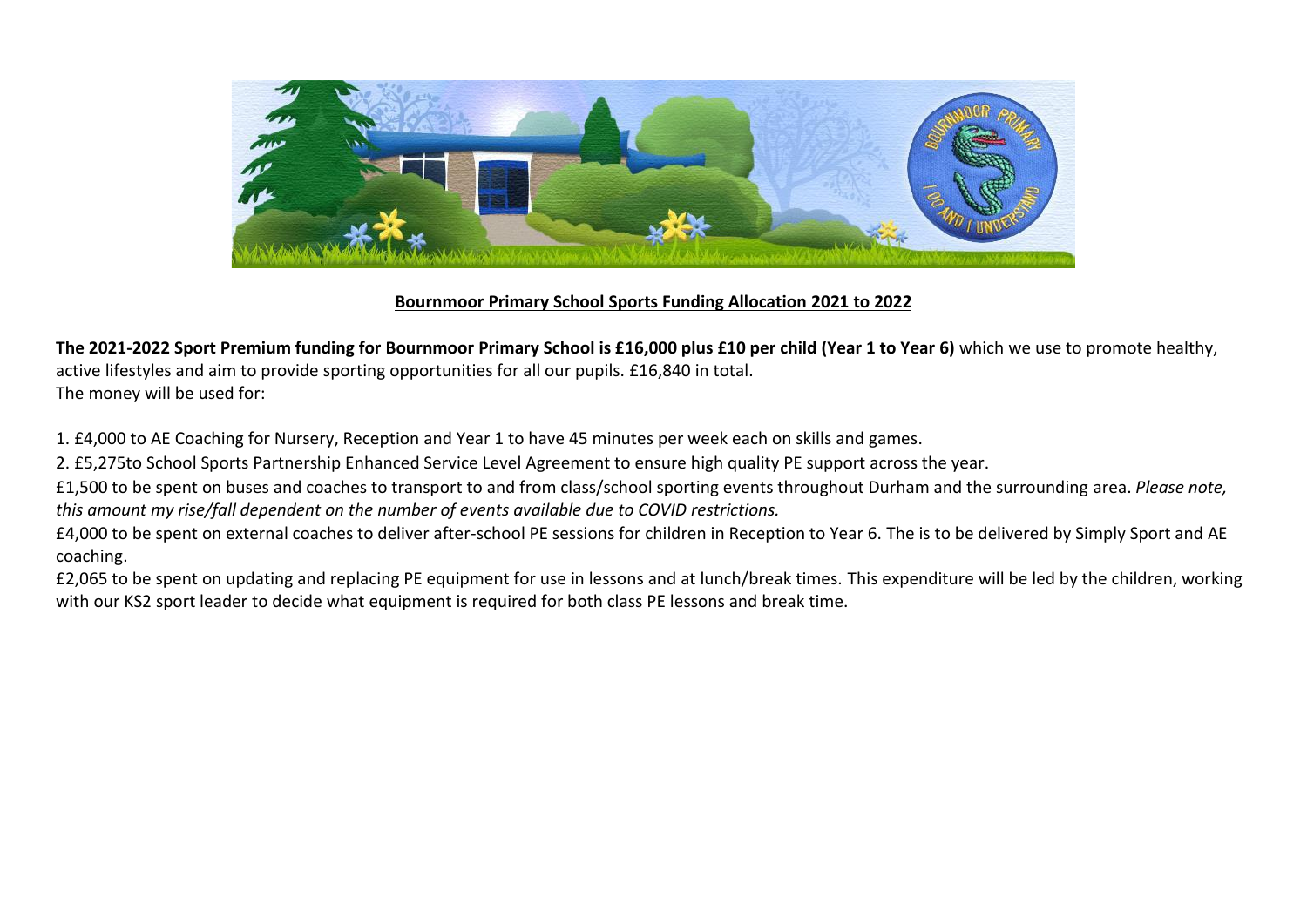| <b>Rationale</b>                                                                                                                   | <b>Expenditure</b>                                                                                                   | Impact                                                                                                                                                                                                                                                                                                                                                                                                                                                                                                                                                                                                                          | Cost                                                                           |
|------------------------------------------------------------------------------------------------------------------------------------|----------------------------------------------------------------------------------------------------------------------|---------------------------------------------------------------------------------------------------------------------------------------------------------------------------------------------------------------------------------------------------------------------------------------------------------------------------------------------------------------------------------------------------------------------------------------------------------------------------------------------------------------------------------------------------------------------------------------------------------------------------------|--------------------------------------------------------------------------------|
| <b>School Sports Partnership</b><br>Silver Service agreement to<br>be used to ensure high<br>quality PE support across<br>the year | Buy into the Durham School<br>Sports Partnership                                                                     | Pupils will be encouraged to become sports leaders through SSP<br>training for our Schools Sports Organising Crew (SSOC). They can use<br>these skills in particular in Fit for Life week via intra-competitions that<br>will also be organised through the Durham SSP.<br>Additional funding has been allocated this year to improve the breadth                                                                                                                                                                                                                                                                               | £5,275 for the<br>full range of<br>services<br>provided across<br>the academic |
|                                                                                                                                    |                                                                                                                      | of PE experiences on offer, for example, the SSP will be delivering<br>Balance bike sessions, scooter workshops and a colour run - all of<br>which will come under the SLA and require no additional monetary<br>cost.                                                                                                                                                                                                                                                                                                                                                                                                          | year 2021-2022                                                                 |
| To provide high quality<br>football coaching skills to N<br>and Y1 to develop their co-<br>ordination, balance and<br>strength     | AE Coaching Monday<br>morning<br>45 mins Nursery<br>45 mins Reception<br>45 mins Year 1<br>45 mins Year 2            | 100% of N, R and Y1 pupils will have access to high quality coaching.<br>Gross motor skills will develop in these sessions. All pupils will be given<br>opportunities to work individually and in small teams to build strength<br>and stamina.<br>AE coaching will also provide a number of sessions from the Spring term<br>onwards. This will provide children from R to Y6 with a wide range of<br>sports sessions with professionally training coaches, for example, AE<br>coaching is now in the position to deliver tailored gymnastics and dance<br>sessions (teachers also have the opportunity to up-skill from these | £4,000 for the<br>academic year                                                |
|                                                                                                                                    |                                                                                                                      | sessions should they wish)                                                                                                                                                                                                                                                                                                                                                                                                                                                                                                                                                                                                      |                                                                                |
| To provide professional<br>transport to and from<br>sporting events throughout<br>the year (majority of this                       | Coach and bus transport to<br>and from events to provide<br>all children with access to<br>high quality, competitive | The school will fund travel to and from sporting events to enable access<br>for all children to all sporting events.<br>This funding will also extend to covering the additional cost of the                                                                                                                                                                                                                                                                                                                                                                                                                                    | £1,500 across<br>the school year.                                              |
| will be utilised within the<br>Summer term)                                                                                        | sport across a range of<br>different disciplines                                                                     | coach for our annual residential to Robinwood in Cumbria                                                                                                                                                                                                                                                                                                                                                                                                                                                                                                                                                                        |                                                                                |
| Professional coaching or<br>after-school clubs                                                                                     | Provide weekly sessions<br>after-school for external<br>coaches to work with<br>children on a range of sports        | Plans are in place to deliver the following after-school clubs in addition<br>to the breakfast sports club delivered on a Monday morning by AE<br>coaching.                                                                                                                                                                                                                                                                                                                                                                                                                                                                     | £4,000                                                                         |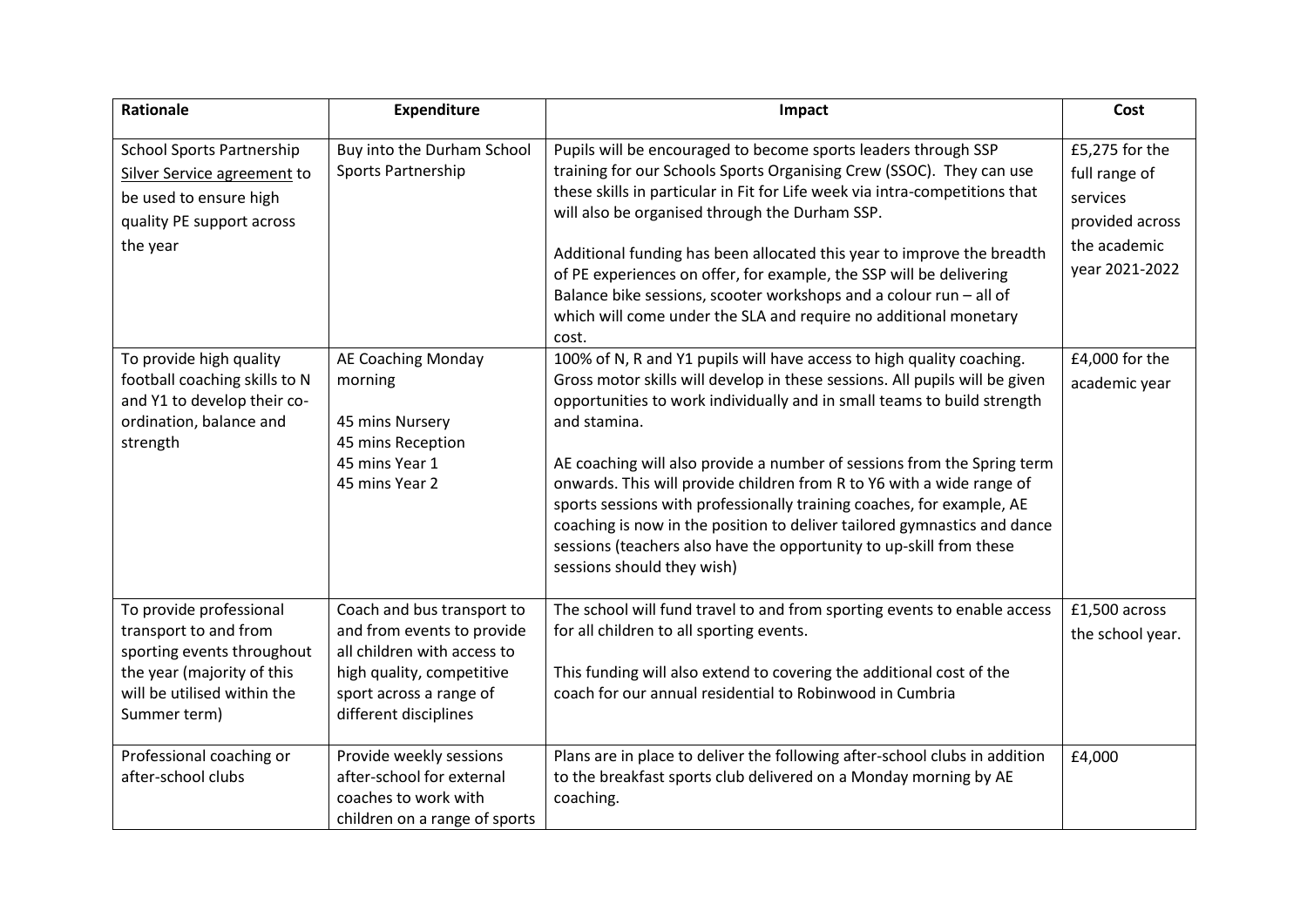|                                                                                                                                               | such as Dodgeball and<br>Gymnastics.                                                                                                 | AE coaching will deliver these sessions which will look to consistently<br>provide both a KS1 and KS2 club each week for the academic year.<br>Clubs will vary dependant on the time of year, resources available and<br>coaching expertise on offer. Clubs will include dance, gymnastics and<br>multi-sports.                                                                                          |        |
|-----------------------------------------------------------------------------------------------------------------------------------------------|--------------------------------------------------------------------------------------------------------------------------------------|----------------------------------------------------------------------------------------------------------------------------------------------------------------------------------------------------------------------------------------------------------------------------------------------------------------------------------------------------------------------------------------------------------|--------|
| Replace equipment to<br>ensure teachers, apprentice<br>and dinner staff have the<br>correct, suitable equipment<br>to deliver active sessions | Utilise the carry-over from<br>previous year to replace old<br>equipment and look to<br>improve the delivery in our<br>EYFS setting. | New equipment will allow teachers and staff to maintain the high level<br>of PE delivery across the school, building on the success of the previous<br>year. Recommendations have been taken from external coaches to<br>increase the breadth of equipment on offer, for example, new multi-<br>purpose nets will be purchased to enable the teaching of net/wall<br>games such as tennis and badminton. | £2,065 |
|                                                                                                                                               |                                                                                                                                      | A focus on our EYFS area following the re-design of the EYFS framework<br>will more closely match the standards set out in the new framework.<br>Increased attention on utilising our outdoor area and providing children<br>with extended learning opportunities will be funded through PE<br>premium.                                                                                                  |        |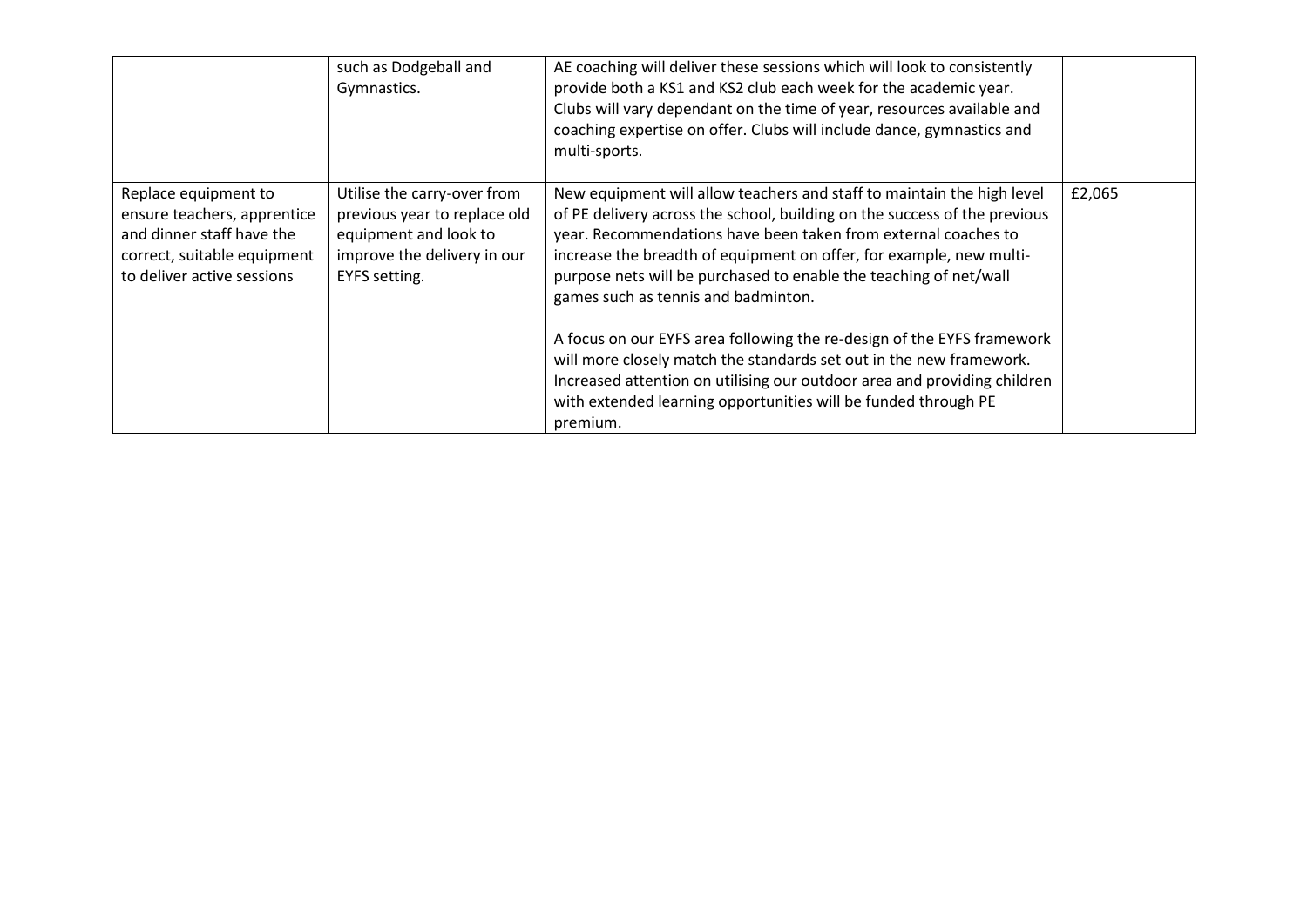# **Other ways in which we promote healthy lifestyles at Bournmoor Primary School:**

| <b>Rationale</b>                                                                                                    | <b>Expenditure</b>                                                                                                | Impact                                                                                                                                                                                                                                       | Cost    |
|---------------------------------------------------------------------------------------------------------------------|-------------------------------------------------------------------------------------------------------------------|----------------------------------------------------------------------------------------------------------------------------------------------------------------------------------------------------------------------------------------------|---------|
| To utilise teachers' skills<br>developed through Sports<br>Premium Funding training in<br>the previous school year. | Staff time used to enhance<br>PE delivered in school<br>through extra-curricular<br>activities or curricular time | Weekly football coaching provided by one of our teachers to ensure<br>that pupils in Y4, 5 and 6 have the opportunity to develop their abilities.<br>Teaching skills were developed in the Durham PE courses.                                | No cost |
|                                                                                                                     |                                                                                                                   | Utilising the skills developed by our previous PE apprentice to up-skill<br>our current HLTA through developing understanding of PE across the<br>key stages. Observations of sessions and training is in place to improve<br>this delivery. |         |
| Links beyond school are<br>developed which allow<br>sustainable healthy lifestyle<br>choices                        | More Able pupils who leave<br>Year 6 are able to further<br>develop skills taught in<br>Primary                   | 100% of children from Nursery to Year 6 will be able to take part in<br>team and individual events in which they will have the opportunity to<br>develop skills and understanding of sport and healthy living.                               | No cost |
| Links beyond school are<br>developed which allow<br>accessible competitive<br>sporting opportunities                | Links with Bournmoor<br><b>Cricket Club and Bournmoor</b><br><b>Tennis Club</b>                                   | 100% of children will be given the opportunity to develop their cricket<br>and tennis skills in the correct environment and with the correct<br>equipment.                                                                                   | No cost |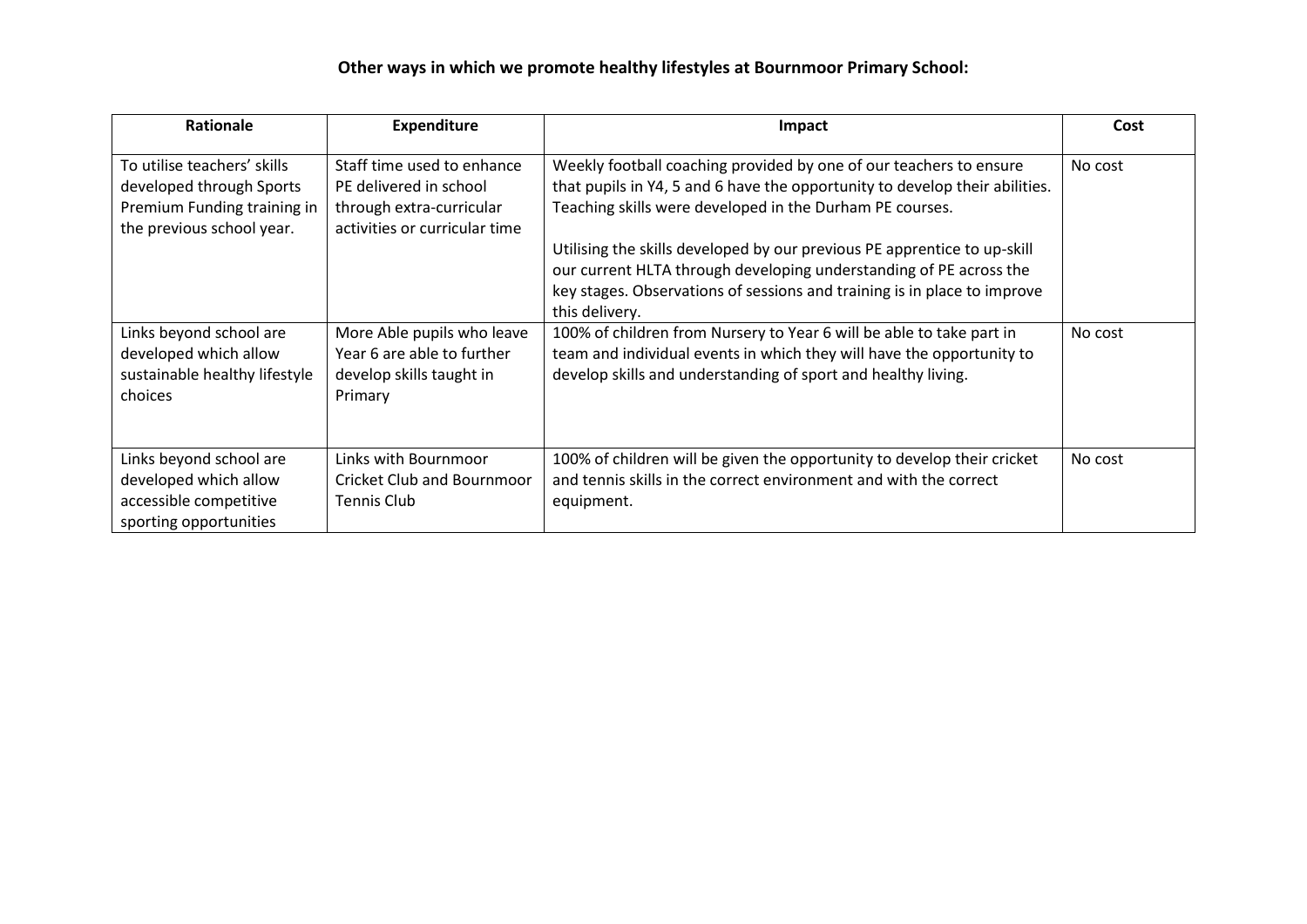#### **Key Guidance and Allocation Notes**

### *What is Sport Premium?*

Schools receive PE and sport premium funding based on the number of pupils in years 1 to 6

In most cases, we (DfE) determine how many pupils in school attract the funding using data from the January 2021 school census.

Schools with 16 or fewer eligible pupils receive £1,000 per pupil.

Schools with 17 or more eligible pupils receive £16,000 and an additional payment of £10 per pupil.

Maintained schools, including PRUs and general hospitals, do not receive funding directly from DfE.

They give local authorities PE and sport premium funding for maintained schools in 2 separate payments. Local authorities receive:

7/12 of your funding allocation on October 2021

5/12 of your funding allocation on April 2022

## *How to use the PE and sport premium*

Schools must use the funding to make additional and sustainable improvements to the quality of PE and sport you offer.

This means that you should use the premium to:

- o Develop or add to the PE and sport activities that your school already offers
- Build capacity and capability within the school to ensure that improvements made now will benefit pupils joining the school in future years
- o There are 5 key indicators that schools should expect to see improvement across:
- $\circ$  The engagement of all pupils in regular physical activity the Chief Medical Officer guidelines recommend that all children and young people aged 5 to 18 engage in at least 60 minutes of physical activity a day, of which 30 minutes should be in school
- o The profile of PE and sport is raised across the school as a tool for whole-school improvement
- o Increased confidence, knowledge and skills of all staff in teaching PE and sport
- o Broader experience of a range of sports and activities offered to all pupils
- o Increased participation in competitive sport

## *For example, you can use your funding to:*

- o Provide staff with professional development, mentoring, training and resources to help them teach PE and sport more effectively
- o Hire qualified sports coaches to work with teachers to enhance or extend current opportunities
- $\circ$  Introduce new sports, dance or other activities to encourage more pupils to take up sport and physical activities
- o Support and involve the least active children by providing targeted activities, and running or extending school sports and holiday clubs
- o Enter or run more sport competitions
- o Partner with other schools to run sports activities and clubs
- $\circ$  Increase pupils' participation in the School [Games](https://www.gov.uk/government/policies/getting-more-people-playing-sport/supporting-pages/the-school-games)
- o Encourage pupils to take on leadership or volunteer roles that support sport and physical activity within the school
- $\circ$  Provide additional swimming provision targeted to pupils not able to meet the swimming requirements of the national curriculum
- $\circ$  Embed physical activity into the school day through active travel to and from school, active playgrounds and active teaching